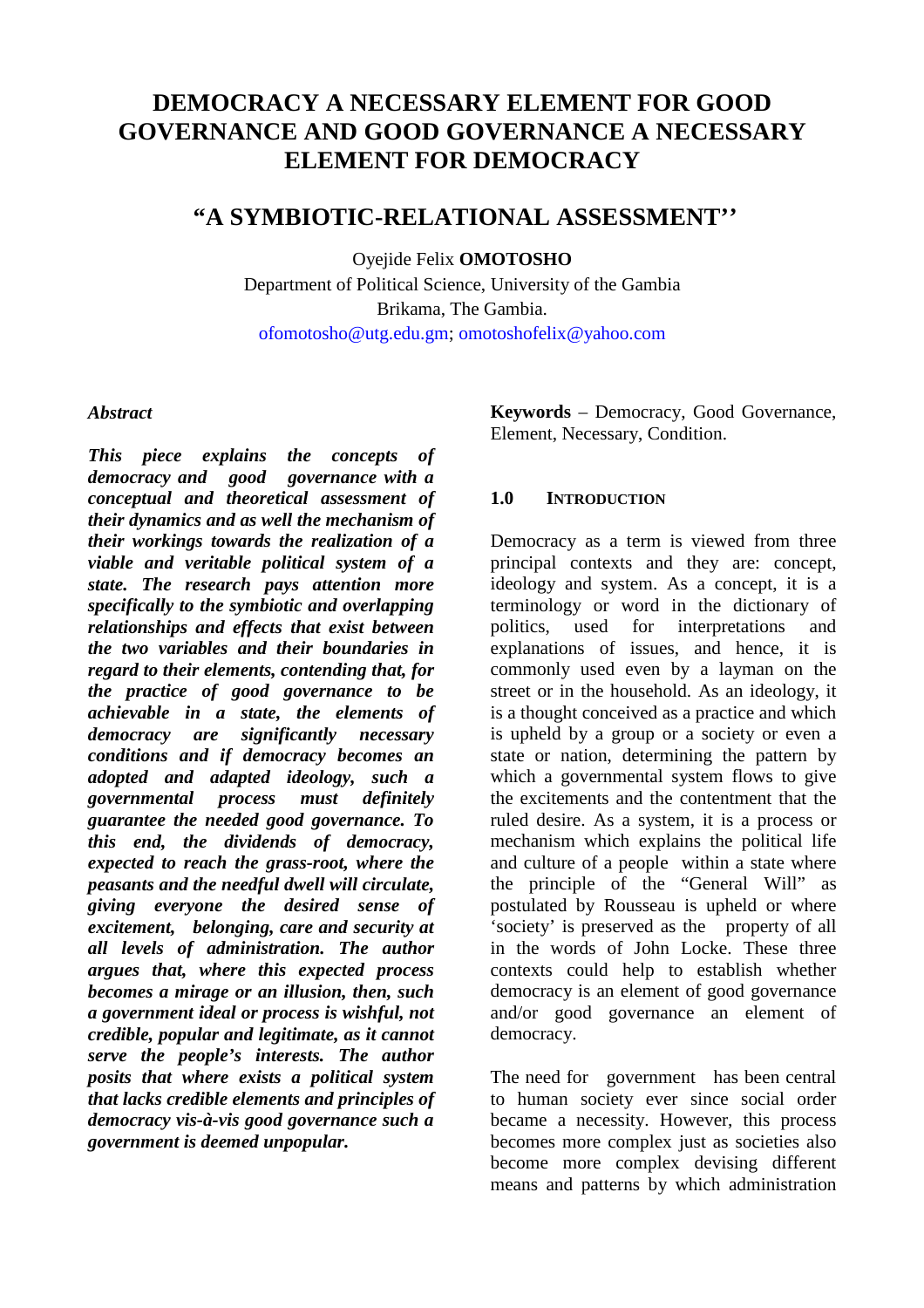of justice, equity and respect for human dignity and liberty are carried out and realized.

For example, in relatively equitable societies like indigenous peoples, the distinction and distance between those who govern and the governed is the least. In feudal village communities, which are largely agrarian, structures of hierarchy are often stronger and rigid. So, governance is functional and it is integrated with culture and tradition into the social settings or interactions of a given people for observance of rules, significance of roles and how these roles are taken up by individuals in determining power relations.

Since governance establishes social and political order and the means by which that governance is carried on daily is 'government', the latter becomes the machinery by which the "Will" of the state is formulated, expressed and realized. This government and its process as noted already, takes various forms and embraces different ideologies such as democracy, autocracy, plutocracy, technocracy, oligarchy, aristocracy and other *"cracies"* we may think of, depending on the society in question. The one that has become most popular worldwide today or widely talked about since the beginning of the cold war, the decolonization process and the regime of the global powers via the United Nations Security Council (UNSC) is "Democracy". This is further orchestrated by the way any leader in the contemporary global system does wish to be seen as a democrat or a regime that does seek to be described as democratic even when such a regime is dictatorial in sense. To this end, the world has continued to witness an astronomical increase in the activities and growth of mass organizations that seek to demand for more acceptable and refined means of governing through protests and violence from their respective regimes which appear more undemocratic and not liberal in sense enough. The Arab spring of the 2010 till date is a good case, some portions of which have taken the forms of terrorist movements and insurgencies where the regimes in power apply force to quell them,

but, only to aggravate tensions of ignominious destructions. The Syrian, Egyptian, Yemenis and Tunisian, even Libyan cases are clear instances in this respect. These mass protest movements are yielding more catastrophes which have become one of the foremost challenges of the twenty-first century that the international community is now seriously grappling with to contain in averting a probable third world war. Today, the world is not at ease with the activities and bestialities of Islamic fundamentalists and democracy extremists in their respective domains around the globe, such as those of the Boko Haram in the North-East of Nigeria, the Mali-North Maghreb fighters, the Palestian-based Hamas, the newly- labeled muslim brotherhood insurgents of Egypt, following the protests that overthrew the democratically elected government of Mohammed Morsi as a result of undemocratic practices, the Lebanon's Hezbollah group, the break-away Libyan factions fighting their installed post-Ghadafi liberal government,the ruthless Taliban of the Afganistan-Pakistan, the separatists of the Eastern Ukraine, the M23 rebel group of the DRC in East Africa, the Colombian rebel fighters waging wars against its government for more than fifty years now and worst than useless are the beheadist ISL fighters of Iraq and Syria, let alone the Syrian based insurgents themselves fighting to oust the already unpopular Yasser-Al Assad regime, with the backing of the western powers, claimed to be the crusaders of western democracy.

The argument here is that, while democracy movements inspired by western capitalist oligopolies came to nurture its good for the liberalization of governance, it is not without its drawbacks in sparking-off unnecessary tensions that have resulted into mass killings and wanton destructions of properties globally, believed to have resulted into global economic distress and political stalemates ravaging most world countries as highlighted above. The worsening situations have been helped by the lack of patience, dogmatism and rigid principles maintained by the rulers of affected countries, especially those of the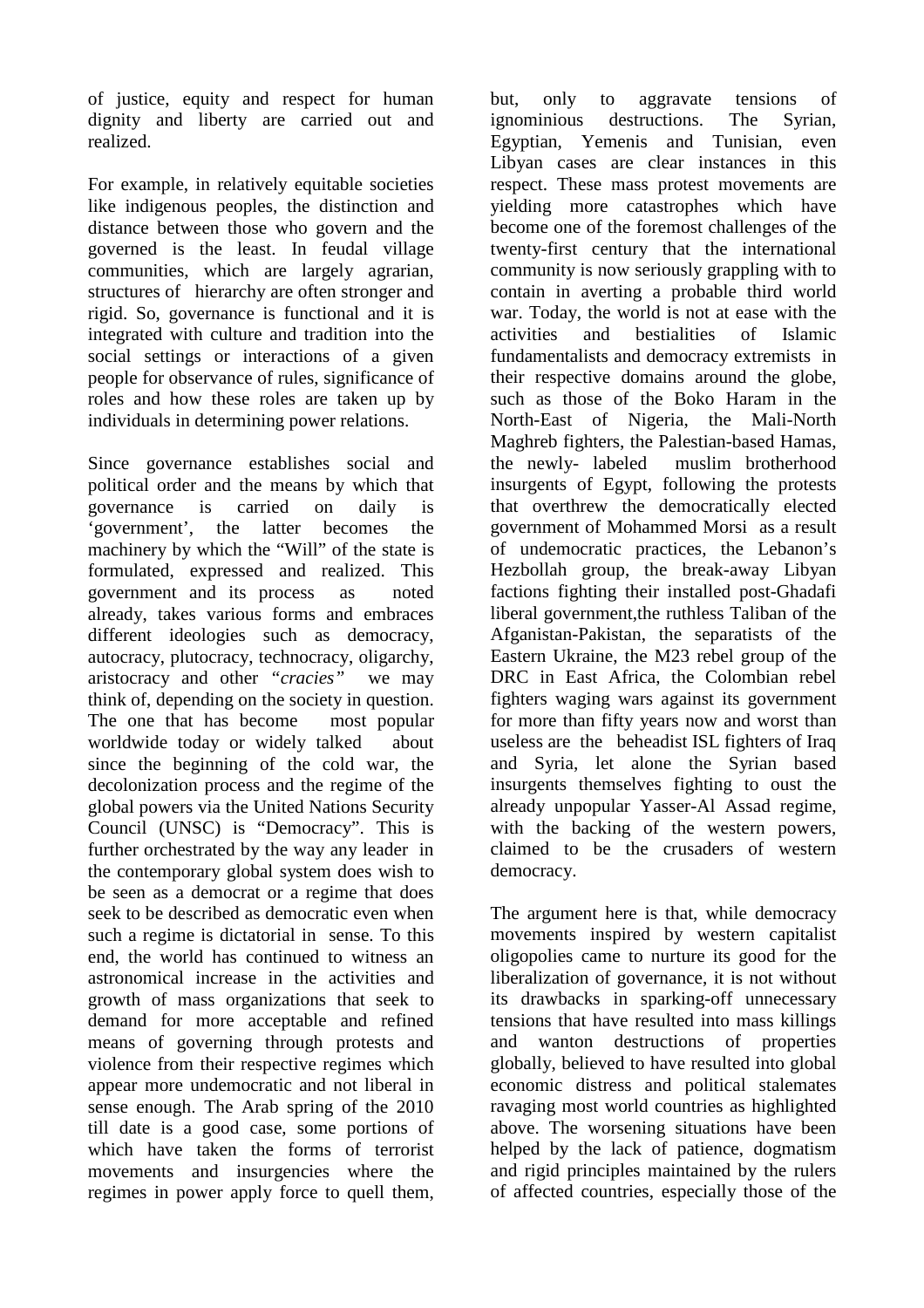third world, Africa in particular. It has also been worsened by the inordinate ambitions of some rulers who are bent on holding on to power, even in the face of total defeat and alter rejection by their people. More calamitous in this case is the neo-colonialist postures of the power politics of the western powers led by America in their bid to control the global economy and dictate the tunes, and this they have been achieving through various devices e.g; planting puppet governments that protect their interests and/or conspiring to overthrow those ones that are blocking those interests through sponsoring of internal mutinies, strife and disgruntlements that heap coals of unrests, often times on issues of human rights and welfare matters .They also achieve this through their multinational companies and their agencies and satellites which engage in sharp business and financial practices that have adverse consequences on the development and growth processes as well as the political stability and internal security of their host countries. What cannot also be ignored as a cause of the degrading state of democratization process in the globe today is the rise in the number of failing states (political economy wise), of the world, especially the third world countries and how this has made many of them to succumb to western power politics pressures as a result of over-reliance on the latter and the disparaging underdevelopment of their own economies. Though, a few developing nations like the small Gambia in west Africa tend to challenge this power bloc, by raising world attention to the devices of their actions in terms of lack of respect for what can be termed 'international democracy' and nonrespect for the sovereignty of other nations under article 2 on the principles of the United Nations Organization, by using available forums to articulate their feelings on this and how the global powers should allow equal level playing ground in international politics and governance as well as peaceful means of resolving major internal and international crises. While this development is however welcoming in order for balance of power to be ensured in international politics and global governance, what, to this writer sounds more effective and far-reaching is the ability of

developing and other underdeveloped countries of the world to be self-reliant and self-sufficient, while guaranteeing political stability and sustainability through practice of good governance and observance of the rule of law in their respective domains, which is believed to douse tensions of democracy agitations that attract external attentions. Once this is done all the stakeholders in the making of governance including the opposition and the civil society groups in the state as well as the general populace will be able to find peace in the home administration for collective efforts towards development and national security. This will enable and guarantee international diplomacy to be played on the basis of mutual respect for each other and in the spirit of interdependence ( Ozor, F. 2014; Omotosho, O. F. 2008; Enemuo, F. C. 2005; Held, D. 1993; Odinga, R. 2008; Ray, J. L. and Kaarbo, J. 2008: p. 292 - 308 & 376 - 432; Garner, R. etal, 2009, p. 309 - 447; Akinbobola, A. 2005, p. 343 - 363; Hurd, I. 2012, p. 97 – 125 and Gareis, B. S. 2012, p. 1 - 90).

## **1.1 DESCRIBING DEMOCRACY AND ITS ORIGIN**

Democracy is an existential concept which lives with man from creation or the natural instinct of man when Charles Darwin discovered man's nature and described it as animalistic because he lived an individualistic life where he was free but all the time in danger with another man. He could be killed at anytime by anybody or anything or another animal because nothing like law protects him except by *"self defense".* Order was later restored into man's existence as a social animal which transformed and bequeathed on him a political life as popularized by the great Aristotle, (the Political Philosopher of the Greek fifth century).

The need for order and justice, equity and respect for human dignity and liberty heralded governance, governance brought various forms of governmental systems, several of which had been practiced before the emergence of modern democracy.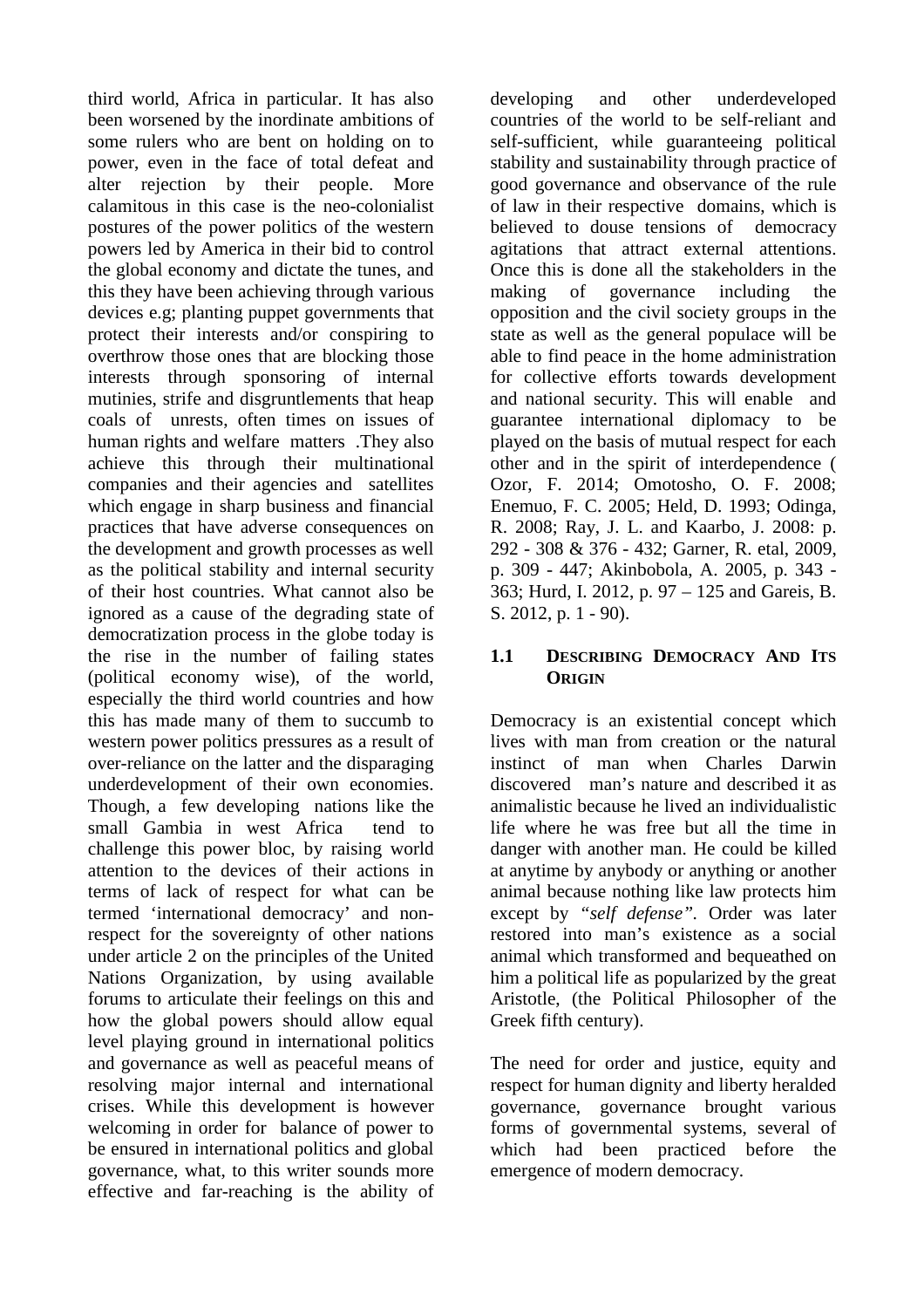Modern democracy also known as the representative government evolved or had its root from the Athenian democracy of the Greek city states when the direct democratic principles were in practice, where decisions were undertaken by all in the society. It was first practiced in Athens barely two thousand and five hundred years ago before extending to other parts of the city-states and its environs. This form of democracy was called the classical democracy or direct democracy. However, with the revolutions and explosions recorded in population, development and growths, the direct involvements' process was gradually discarded in favor of the indirect or representative model.

Democracy is a set of Greek words, that is, "Demo" meaning 'the people' and 'Kratia' or 'Kratein' implying 'rule by the people'. The two words now combine together to mean 'DEMOCRACY' which means "the rule by the people". This perhaps necessitated why the great Abraham Lincoln of the United States of America describes the term as the … "government of the people, for the people and by the people". This was so, because it was a form of rule where everybody was directly involved to partake in the decisions that concerned his own affairs. He was not represented by anybody except 'self'. From this perspective, principal elements of the direct democratic governance could be said to include recognition for equality of mankind, irrespective of class, position, and roles in societies. They also included political participation, respect for human liberty and freedom and of course equity in economic life. (Anyaele, J. U. 2005; Ikotun, A. 2010: pp. 19 - 58 and Enemuo, F. C. 2005: pp. 141- 142).

The Greek democracy was a brief historical episode with little direct influence on the theory and /or practice of modern democracy. From the fall of the Greek – city states to the rise of modern constitutionalism, we had had a gap of about 2000 years or more during which state system transformed to the practice and observance of constitutional ideals. The successor states to the Athenian days were tribal or feudal kingdoms that transformed into absolute monarchies and these existed in different parts of the world down the ages up to the time of the American and French revolutions with the resembling outlook of the Arab spring of 2010 and bringing about the emergence of modern state systems with modern forms of government. The British absolute monarchy changed to constitutional one, so did the French and others in Europe before the decolonization process that transferred power to the political leaders of the former colonies, the administrative systems and structures presumed democratic in nature, but politicized by majority of the post-colonial rulers that ascended power after the colonialists departed, such of which gave birth to increased home agitations and outright rejections of unpopular regimes.

In his Comprehensive Government for West Africa, Anyaele, (2005; 35) sees or describes democracy as a system of government in which all qualified adult citizens share the supreme power of the state directly or through their elected or accredited representatives.

Appadorai, (1983) in his Substance of Politics posits democracy as a system in which the people exercise the governing power either directly or through their representatives periodically elected by them. He stresses this form of government as one which expresses the popular will on basic questions of social direction and policy, economic, equality, fraternal feeling and political liberty. Appadorai maintains that the content of political liberty is indeed the indispensable minimum for democracy requirement, which means it is the element that determines the right of every man to partake in governance through decision – making process, expressed as the popular or the general will. Omotosho (2008), in his seminar paper, University of Lagos on "Democracy and Constitutionalism": The Makings of Good Governance in a State describes democracy as "a government by consent of the governed or by the approval of the people upon which governing authority is exercised". According to Maclver, (1965) as cited in "Democracy, A Political Culture Alien to Africa" by Ikotun, (2010: 20)… "Democracy cannot mean the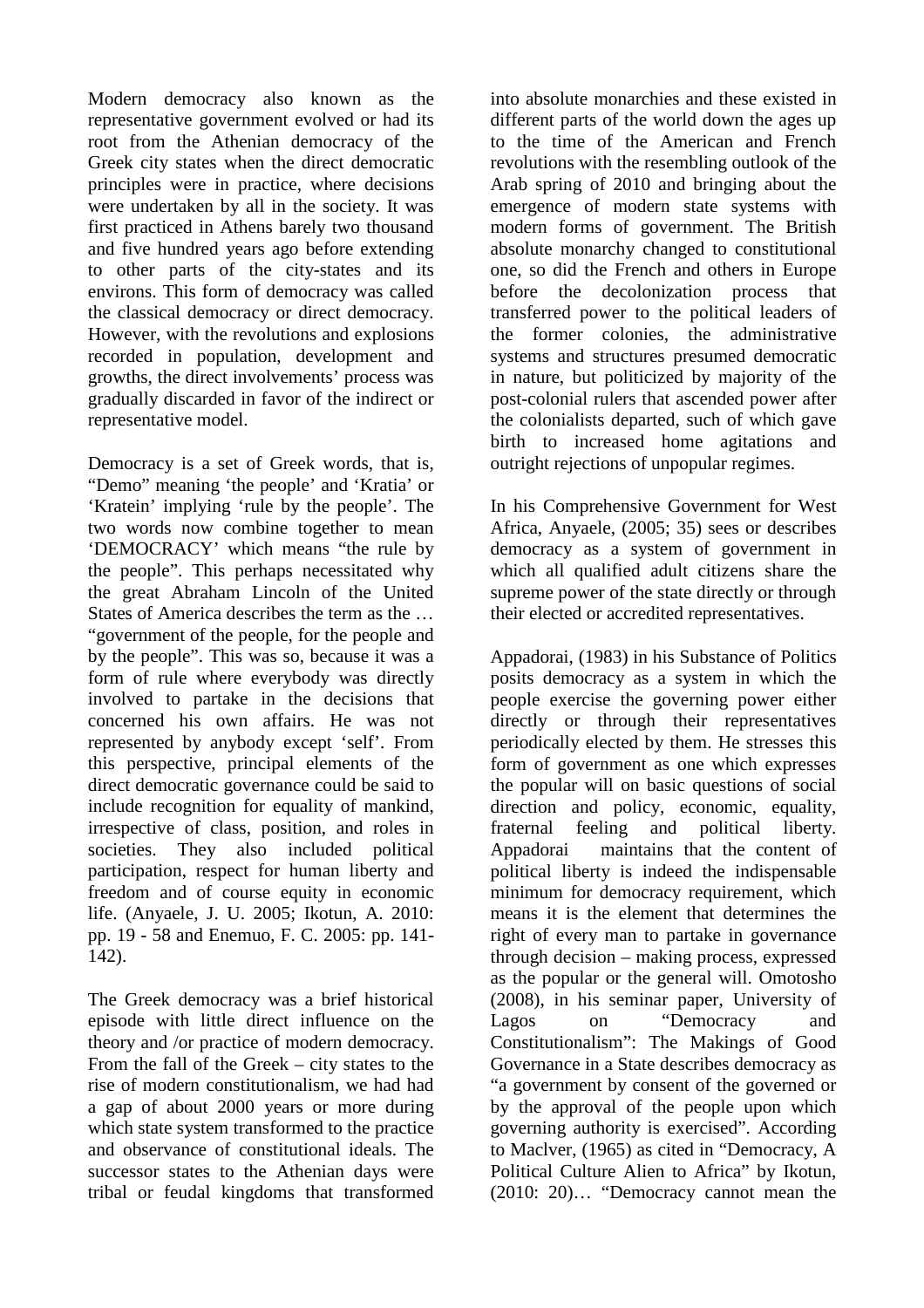rule of the majority or the rule of the masses" To Maclver, this was the manner in which democracy was interpreted by the Greek philosophers, at a time when there was no representative system or any party system. He stresses that true democracy occurs when leadership recruitment procedures are subjected to 'polls' where people are liberally allowed under the law to choose who represents them in decision-making process, such of which comes in consonance with the desires of the electors and not the elected. Today, the elected representatives are seen going into different things entirely from the mandate they accepted to lead and in defense of their hegemony, resort to use of coercion to compel public obedience. Could we say representative democracy itself is not but without its own drawbacks and structural deficiencies? Human factor is attributable to this. This necessitates the underpinning factors of human and political behaviors for a thorough study to determining why, how and when man acts differently and this mentality can be controlled to making him behave rationally in line with values and norms, principles and practice which the constitution lays down for the expression of the "Will" of the people.

Heater defines democracy as essentially a method of organizing society politically, saying, there are five basic elements that determine if a community is democratic (Heater, 1964: 114). These elements he lists as equality, sovereignty of the people, respect for human life, the rule of law and individual human liberty. Heater emphasizes the importance of the ballot which is one man one vote as central in the makings of governance that respects human value, irrespective of differences in wealth, religion, education, intelligence and roles in society, arguing, it is when all these are respected that a society can justify its democratic governance or be said to be truly democratic. (Heater, D. B. 1964: 114; Heywood, A. 2007: 71, Ozor, F. 2014, Enemuo, F. C; 2005: 141-152)

#### **1.2 DEMOCRACY AS AN ELEMENT OF GOOD GOVERNANCE AND GOOD GOVERNANCE AS AN ELEMENT OF DEMOCRACY**

This paper looks at the extent to which democracy serves as an element for good governance in a state and how good governance cannot also be practiced without elements of democracy.

In attempting to look at this or figure out the element of democracy in good governance, it is imperative to explain what the concept of good governance itself is about in brief. In our introduction, the word governance was explicated by linking it to a process that brings about social order and political control through administration of law and perhaps today, constitutionalism. Good governance implies an administration that is sensitive and responsive to the needs of the people and believed to be effective in coping with emerging challenges in society through framing, implementing of appropriate laws and measures and the realizations of the results of such administrative procedures and measures. It includes strict rules of accountability and transparency, which centre on community groups and individuals, based on a notion of rights as inherently compromising duties, bound by generally accepted norms and institutional enforcements.

Within this broad conceptualization of good governance are two distinct positions, first, the one articulated by the World Bank which conceptualizes good governance as competent and judicious management of a country's resources and affairs in a manner that is open, transparent, accountable, equitable and responsive to people's needs. The second, which argues that governance is *'good'* when it serves not just any public interest but that of the most poor, the deprived, underprivileged and marginalized people in society.

In the 1994 Report on Governance by the World Bank as stated in the Good Governance Resource Book, (2004)… "Good governance is epitomized by predictable,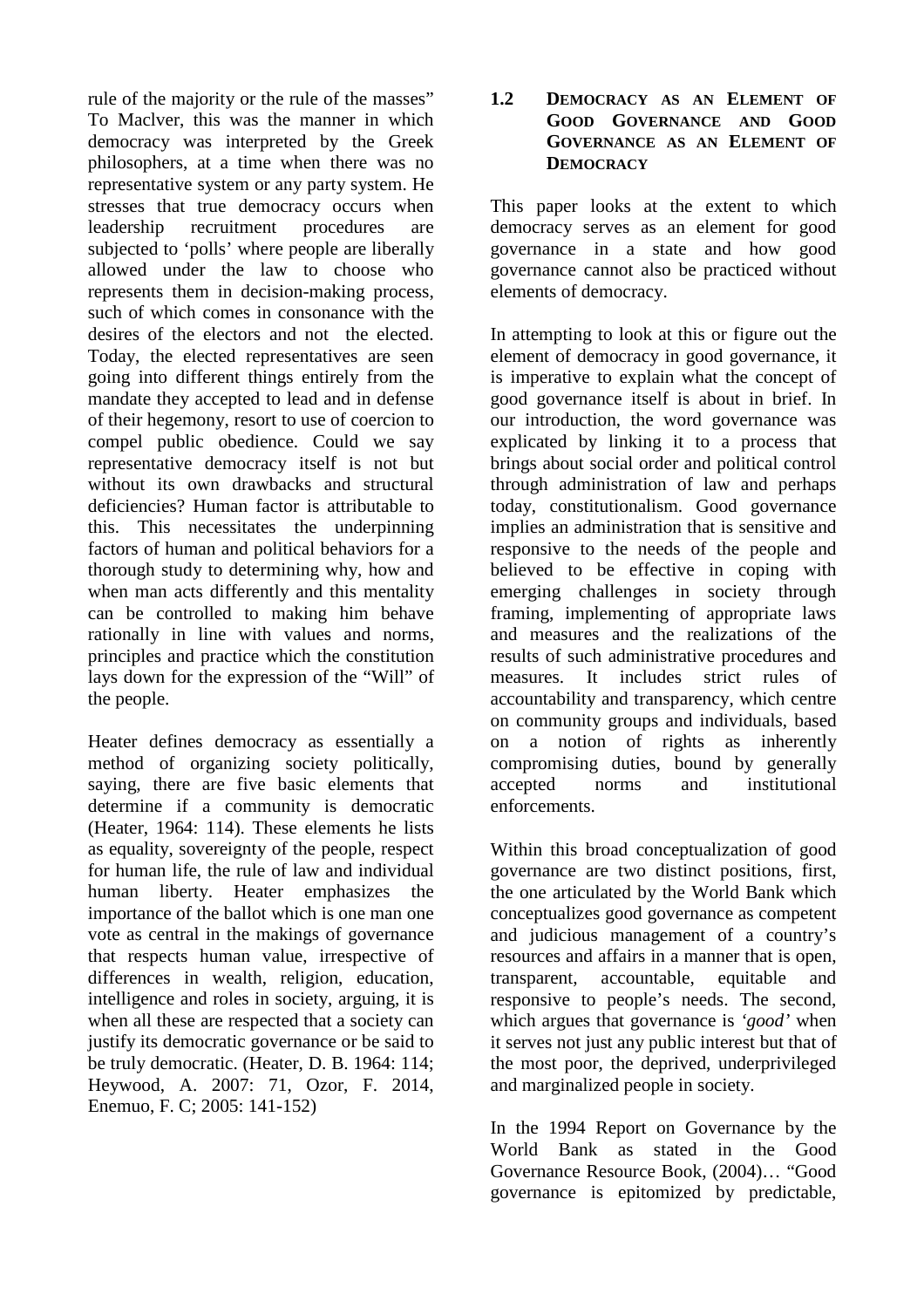open and enlightened policy- making that is transparent, a bureaucracy imbued with a professional ethos, an executive arm of government, presumed accountable for its actions and a strong and formidable civil society participating in public affairs and all behaving under the rule and ethics of law". According to the UNDP, (1997), governance is the exercise of economic, political and administrative authority to manage a country's affairs at all levels. It comprises mechanisms, processes and institutions, through which citizens and groups articulate their interests, exercise their legal rights, meet their legal obligations and mediate their differences. (GGR, 2004: 7). So, in the same vein ESCAP posits governance *'good'* only if efforts are made to minimize corruption, take on board the views of minorities and the voices of the most vulnerable sections of society in decision-making, stressing that good governance ought to be responsive to the present and future needs of society, lest the democratic elements in it will be bastardized and made irrelevant. For the European Union,… "In the context of a political and institutional environment that upholds human rights, democratic principles and the rule of law, good governance is the transparent and accountable management of human, natural, economic and financial resources for equitable and sustainable development". It entails clear decisionmaking procedures at the level of public authorities, transparent and accountable institutions, the primacy of law in managing and distributing resources and capacitybuilding for elaborating and implementing measures that aim at preventing and combating corruption. ESCAP identifies eight major elements of good governance as (i) a process that is participatory in nature, meaning, there should be political participation at all levels where people are involved or carried along in the decisions of their own affairs, (ii) Consensual in nature i.e. bearing the consent of the people governed, (iii) accountable, (iv) transparent, (v) responsive, (vi) effective and efficient, (vii) equitable and all inclusive and (viii) involving the practice of the rule of law. Just as the Commission on Global Governance observes

that the sum of the many ways individuals and institutions, public and private, manage their common affairs is what is regarded as good governance, so the Office of High Commissioner of Human Rights (OHCHR) sees and assesses it as the process by which public institutions conduct public affairs, manage public resources and guarantee the realization of human rights. OHCHR opines, good governance is good when it accomplishes all its elements as stated, in a manner essentially free of abuse and corruption and with due regard for the practice of the rule of law. The Commissioner affirms further that the true test of 'good' governance is the degree to which it delivers on the promises of human rights: civil, cultural, economic, political and social rights. On theory, policy and practice of good governance in relation to democratic elements, can good governance be achieved? The answer lies in the understanding of what can be called *"governmentality",* meaning internalization of order that makes governance possible. In the pre-modern era, those who governed did so through or by means of coercion of the powerless and the oppressed, today, power is no longer something exercised through straightforward repression except by diplomatic techniques of enforcing rules of behavior that is forced on the people's consent for acceptance and compliance and which is usually justified by the holders of power in the state with the provisions of the constitution, believed to be expressing the 'Will' of that 'governed', and which signifies their approval of authority exercised in disguise for democracy. Experts and resource personnel in good governance have identified three major components to governance. These they name the process, the content and the deliverables. The process they explain as encoding factors like transparency and accountability, the content, they claim includes values such as justice and equity and the deliverables they identify as the accomplished fulfillments and deliveries of the process and values of governance where the basic necessities of life, especially those of the 'weak' in society are met for them, through effectiveness and efficiency of state apparatuses in a manner that is most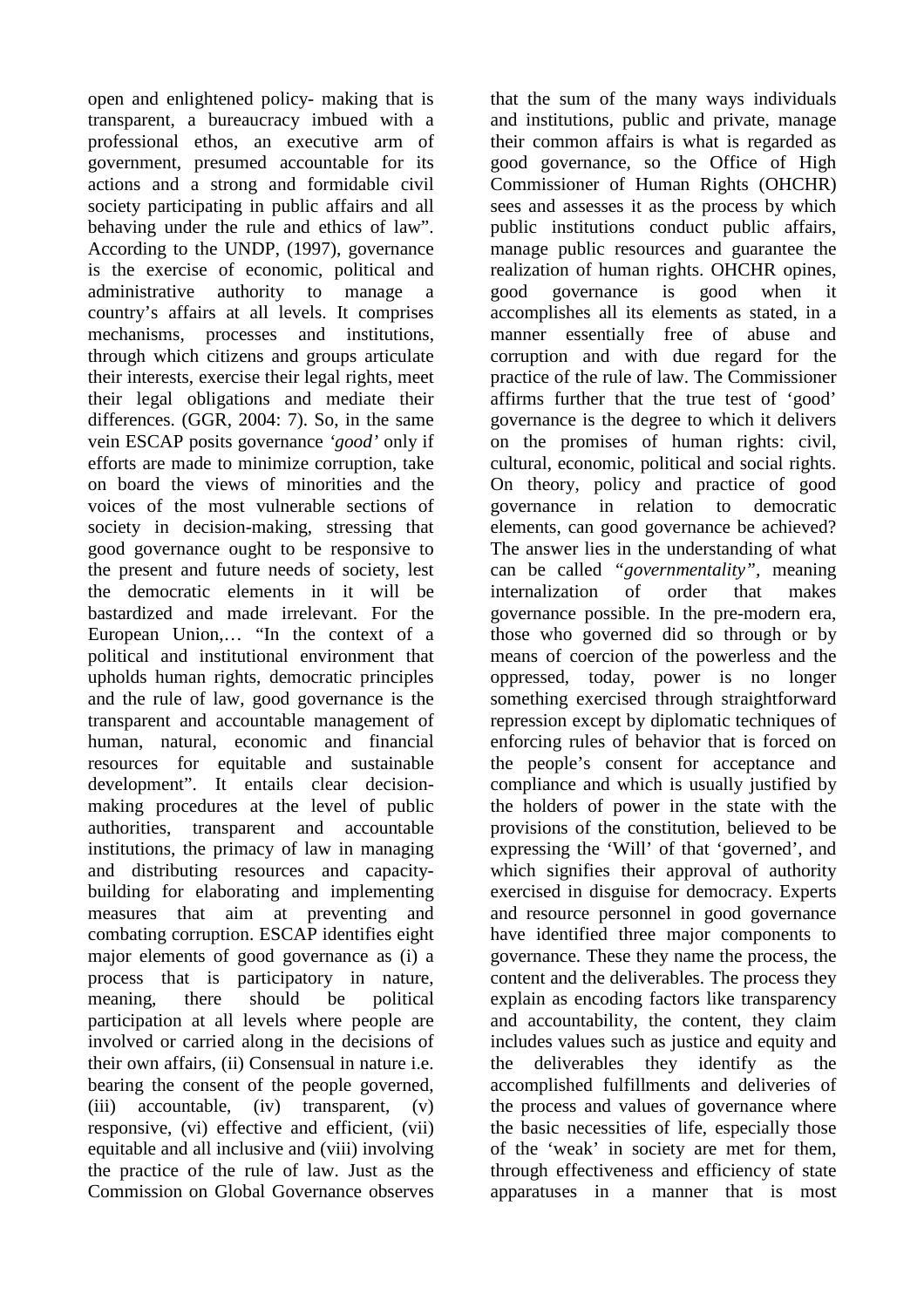dignifying and humane. They stress, a government that is dictatorial but delivers basic needs to the citizens is indubitably not better than the one that does not .Hence, such a dictatorship cannot be seen as *'good'* in governance. A government that is voted into power through whatever arrangement or the form of an established electoral system institutionalized and where rule is made apparent but unjust e.g. apartheid regime in South Africa and Lesotho, is certainly not good in governance. Governance is good and practically human and acceptable for standard rule only when the three components of process, content and deliverables are inherently present, institutionalized and sustained, in any modern state.

From the foregoing and given all the characteristic components and elements of good governance, as well as those enumerated in our introduction in regard to democracy and its elements, it suffices to say that elements of democracy in good governance and elements of good governance in democracy are intertwined and therefore complimentary of each other, symbiotically harmonizing toward achieving a viable, virile and stable polity. Good governance is therefore established as a process for poverty eradication, development and human rights' issues with attendant features of transparency, accountability, equity, respect for the rule of law, justice and love for one another, equal opportunities for all and level playing ground in politics, aimed at building trust and confidence for good neighborliness and harmonious co-existence within the social relations and polity. Democracy on its own part is being viewed as a governmental process that allows for liberal rights of choosing representatives or the acceptablecredible standards of organizing elections for people to choose their leaders willingly without any form of intimidation. victimization and deprivation and believed to be ethical, refined and constitutional for a viable, veritable democratic governance process. At this attainment and growing liberal governance, government in a state becomes more purposeful, just, desirable, non -corruptible, fulfilling and all-inclusive.

#### **1.3 SUMMARY AND CONCLUSION:**

This paper has assessed and analyzed, with the use of historical-descriptive survey, intuition and intellectual guides, concepts of democracy and good governance, to determining the symbiotic-relational elements between them and how they cannot be practiced without the need of each other for an established political order which would guarantee a state as truly democratic and observance of good governance process in building a viable polity within humans social relation. The mechanism and functioning processes of the elements of democracy and good governance in an adopted and adapted political system are examined and explained. The paper maintains that it is in this process that a genuine practice of good polity can thrive to meet people's oriented government. Should this be absent, the state could be assumed to be practicing authoritarianism or absolutist oligarchy. In a true democracy and good governance process, individuals will realize their best 'selves', peace will attain, order will reign , development will thrive and there will be general contentment and lessened controversies over issues.

## **1.4 RECOMMENDATIONS**

If democracy is to be practicable and be free from any form of mockery and pretence and for good governance to be genuinely observed, practiced and realized in the national interests and for national security toward nation-building, the various elemental factors entwining both concepts of democracy and good governance as processes for the making of a viably-credible government must all be respected and preserved in a state. Leadership recruitment process, in particular, must be highly organized and executed to leverage qualitative, non-parochial political culture and non-corruptible political class. Corruption must be institutionally addressed by using the apparatuses of the state and selfdiscipline to tackle it in all ramifications. Leaders must be disciplined, patriotic and committed to national values and ethical ethos. This is the problem in most emerging democracies like that of Nigeria and most of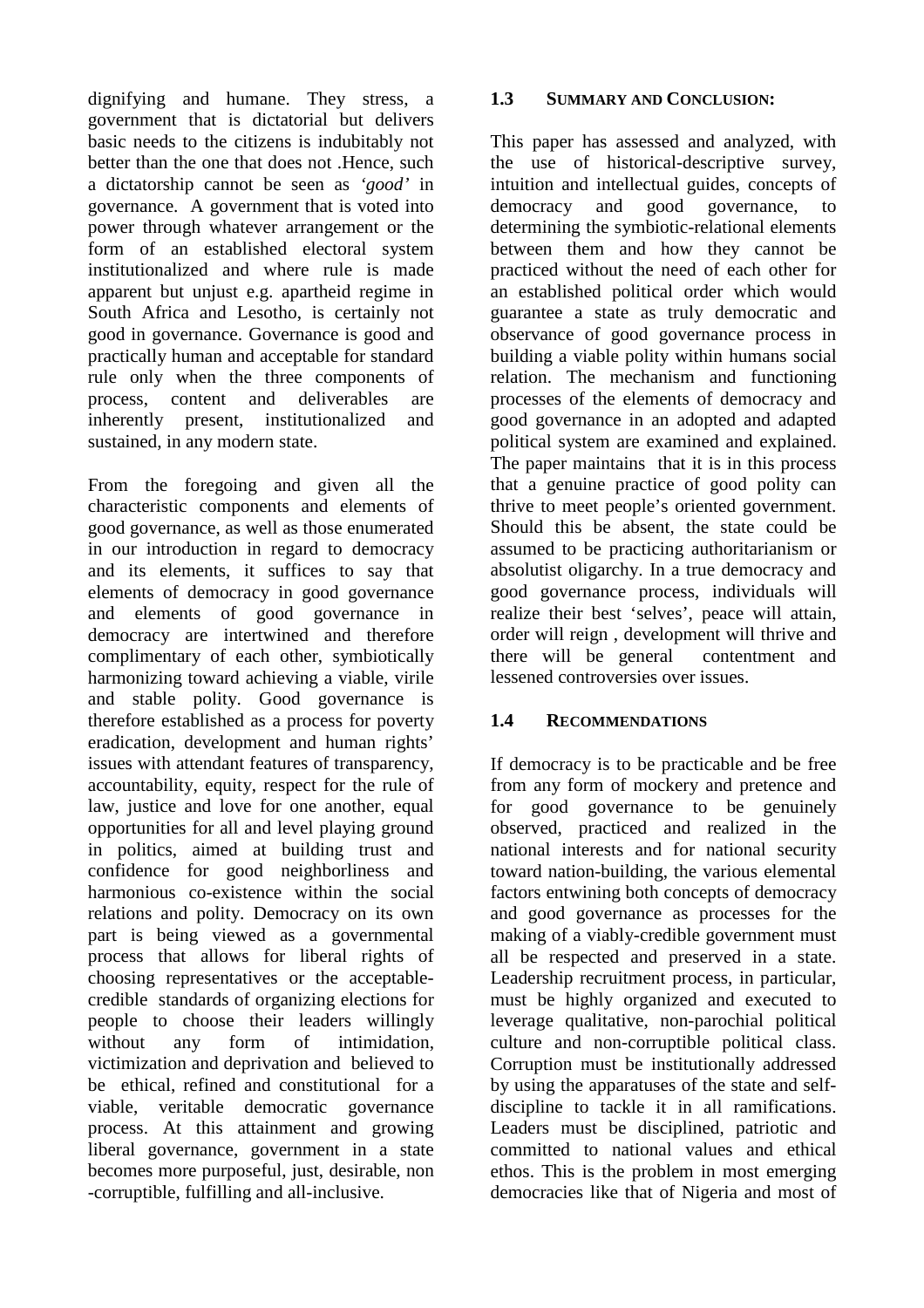the developing countries. Indeed, party politics must not be turned to money politics but a career-making program, believed to be non-corruptible but service-oriented for people to engage in .This means that our leaders and politicians must have to stop seeing politics as a means for amassing wealth at the expense of the electorate that vote them into power. They should see politics as a service to the nation and pursuant of national interests through a vibrant, but liberal external relations.

Political practitioners and other stakeholders within the polity must be able to define interests by separating self-interests from national or state interests, be able to position the latter to reflect popular wishes for a veritable nation-building. The rulers must respect constitutional law and other laws of the land by guiding against abuses that can alter peace, growth, development and prosperity.

Above all, the electorate and the general public through the activities of the civil society groups and social activists, especially those of political parties and the pressure/interest groups, should realize the need for obedience to law that governs all, while engaging in dialogue whenever issues generate and resolving for consensus in order to deal with tensions and anarchy, which is not in the interest of all in a state. With leadership-followership partnership, people's patriotism and sense of identity, governance process and the entire state are made strong, consolidated and sustained for the good of all and sundry.

#### **REFERENCES**

A UNDP Policy Document (1997), Good Governance and Sustainable Human Development in Good Governance Resource Book (2004), Action Aid India Publications in "Books for Change" Karnataka Projects, Bangalore, India.

Anifowoshe, R. et al. ed. (2005). Elements of Politics, Sam Iroansi Publications, Lagos, Nigeria.

Anyaele, J. U. (2005). Comprehensive Government for Senior Secondary Schools. A. Johnson Publishers Ltd; Lagos, Nigeria.

Akinbobola,A.(2005),International Organizations in Anifowoshe, R.et al (2005) Ed; Elements of Politics $(2^{nd}$  Ed;), Oxford University Press,UK.p.309-447.

Appadorai, A. (1983), The Substance of Politics, 11<sup>th</sup> ed. Oxford University Press, New Delhi. P. 131 – 137.

Enemuo, F. C. (1992). "The Resurgence of Multiparty Democracy in Africa. What Hopes for the Downtrodden?" Nigerian Journal of International Affairs, Vol. 18, Number 2. Pp.  $29 - 30.$ 

Enemuo, F. C. (2005). Democracy, Human Rights and the Rule of Law in Anifowoshe, R. et al. (2005) ed.; Elements of Politics, Sam Iroansi Publications, Lagos, Nigeria. P. 141 – 152.

Gareis, B. S. (2012), The United Nations: An Introduction, Palgrave Macmillan.

Garner, R., Ferdinand, P. and Lawson, S. (2009) Introduction to Politics  $(2^{nd} Ed;),$ Oxford University Press, UK. p. 309-447.

Heater, D. B. (1964). Political Ideas in the Modern World, George G. Harrap and Co. Ltd; P. 117.

Held, D. (1996). Models of Democracy  $(2^{nd}$ ed.). Cambridge: Polity Press.

Held, D. ed. (1993). Propects for Democracy. North, South, East, West, Cambridge: Polity Press, P. 15 – 16.

Hurd, I. (2012), International Organizations: Politics, Law, Practice, Cambridge University Press, UK.

Ikotun, A. (2010), Democracy: A Political Culture Alien to Africa? Focus on Nigerian Experience, Nuga Litho Productions, Lagos, Nigeria. P. 19 – 58.